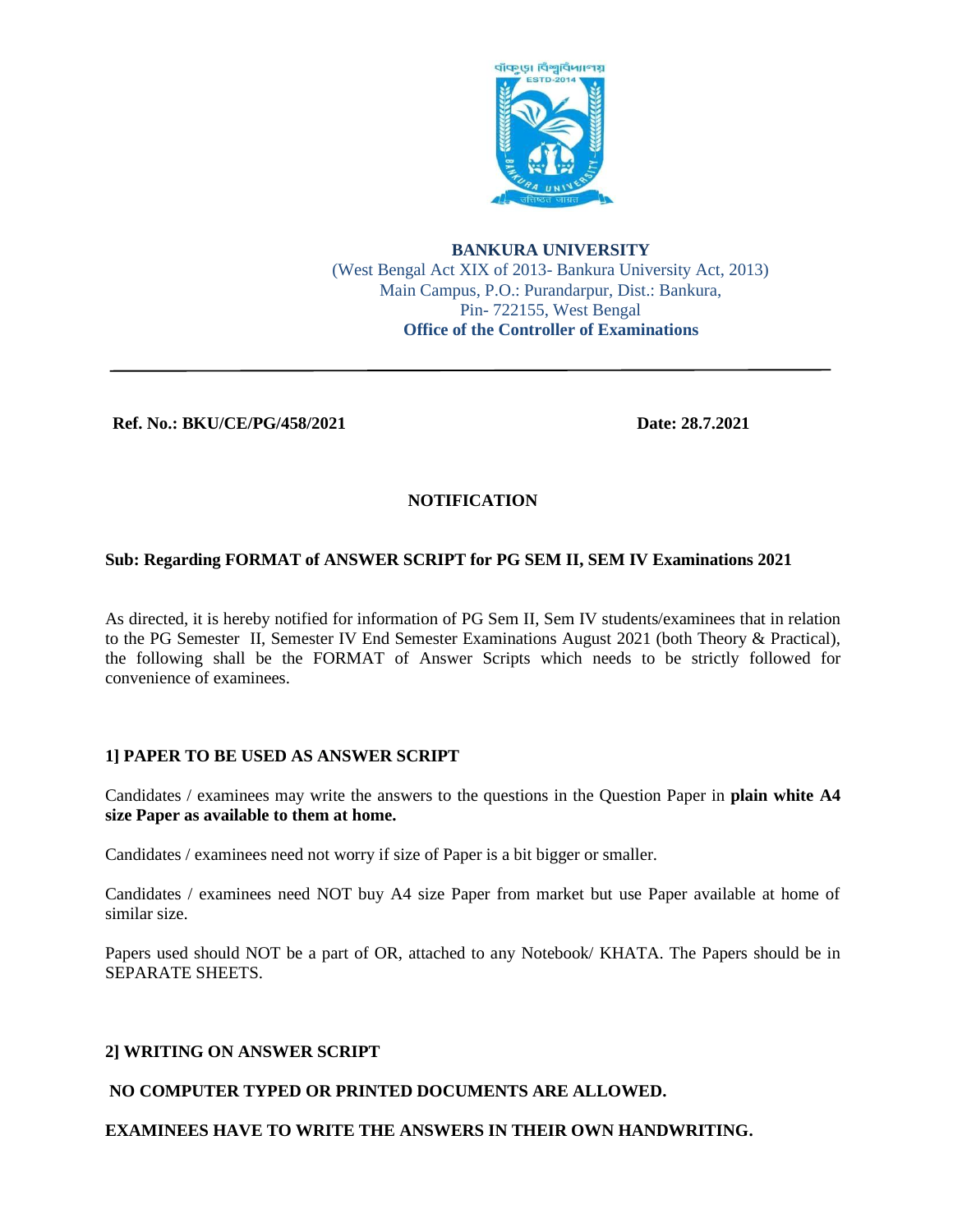### **3] EXAM DETAILS TO BE WRITTEN ON ANSWER SCRIPT**

### The following details / information **MUST be written on THE TOP MARGIN OF EACH AND EVERY PAGE OF ANSWER SCRIPT BY EXAMINEE**

| Page No. 01 (Present page number)/10 (Last page number) |                                                                                        |  |
|---------------------------------------------------------|----------------------------------------------------------------------------------------|--|
|                                                         | Name of Examinations: Bankura University Postgraduate Sem II, Sem IV Examinations 2021 |  |
|                                                         | UID No. _______________________________Course Code (As per syllabus) ____________      |  |
| Name of Examinee                                        |                                                                                        |  |
| Course ID (Follow question paper)                       |                                                                                        |  |
| Course Title                                            |                                                                                        |  |
|                                                         |                                                                                        |  |

#### **4] ANSWER SCRIPT PAGE LIMIT**

**The handwritten Answer script of the examinee for any examination can be a maximum of 10 (Ten) pages of plain white A4 size paper (NOT BOTH SIDED).** 

**If FULL MARKS is MORE THAN 40 in any Subject / Question Paper**, **ONLY FOR THAT Subject / QUESTION PAPER** the Answer Script Limit **may be increased** to **a maximum of 16 (Sixteen) pages of plain white A4 size paper (NOT BOTH SIDED). For e.g. Law, Social Work.**

**For subjects like Chemistry, Physics, Mathematics, etc. requiring examinees to write equations / calculations, the** Answer Script Limit **may be increased** to **a maximum of 12 (twelve) pages of plain white A4 size paper (NOT BOTH SIDED).**

After completing the exam**, examinees will have to take photograph / scan the Answer Script** using **Document Scanner Apps available in Google Play Store like Adobe Scan, Camera Scanner, Page Scan, Kaagaz Scanner, etc. THESE APPS WILL CONVERT ANSWER SCRIPT TO ELECTRONIC FILE.**

In the Document Scanner Apps, photos of ALL PAGES can be taken one after another, to CREATE ONE SINGLE FILE.

The Electronic **FILE MUST BE SAVED in .PDF format using any Document Scanner App. NO OTHER FORMAT IS ALLOWED EXCEPT PDF.**

**The FILE NAME** should be as follows**: UID\_Course ID.** Where UID, Course ID are present in admit card.

SAVING THE ANSWER SCRIPT WITH ANY OTHER FILE NAME WILL NOT ALLOW IT TO BE UPLOADED.

#### **5] FILE SIZE LIMIT OF ELECTRONIC FILE (ANSWER SCRIPT)**

The **FILE SIZE of the Electronic Answer Script is LIMITED TO 9 MB.**

Any File more than 9 MB in size will **NOT BE UPLOADED / AUTOMATICALLY BE REJECTED BY THE PORTAL.**

**LARGE SIZE FILE MAY BE COMPRESSED TO LESS THAN 9MB by examinee**, if required. (Applicable for examinees using more than 10 Pages).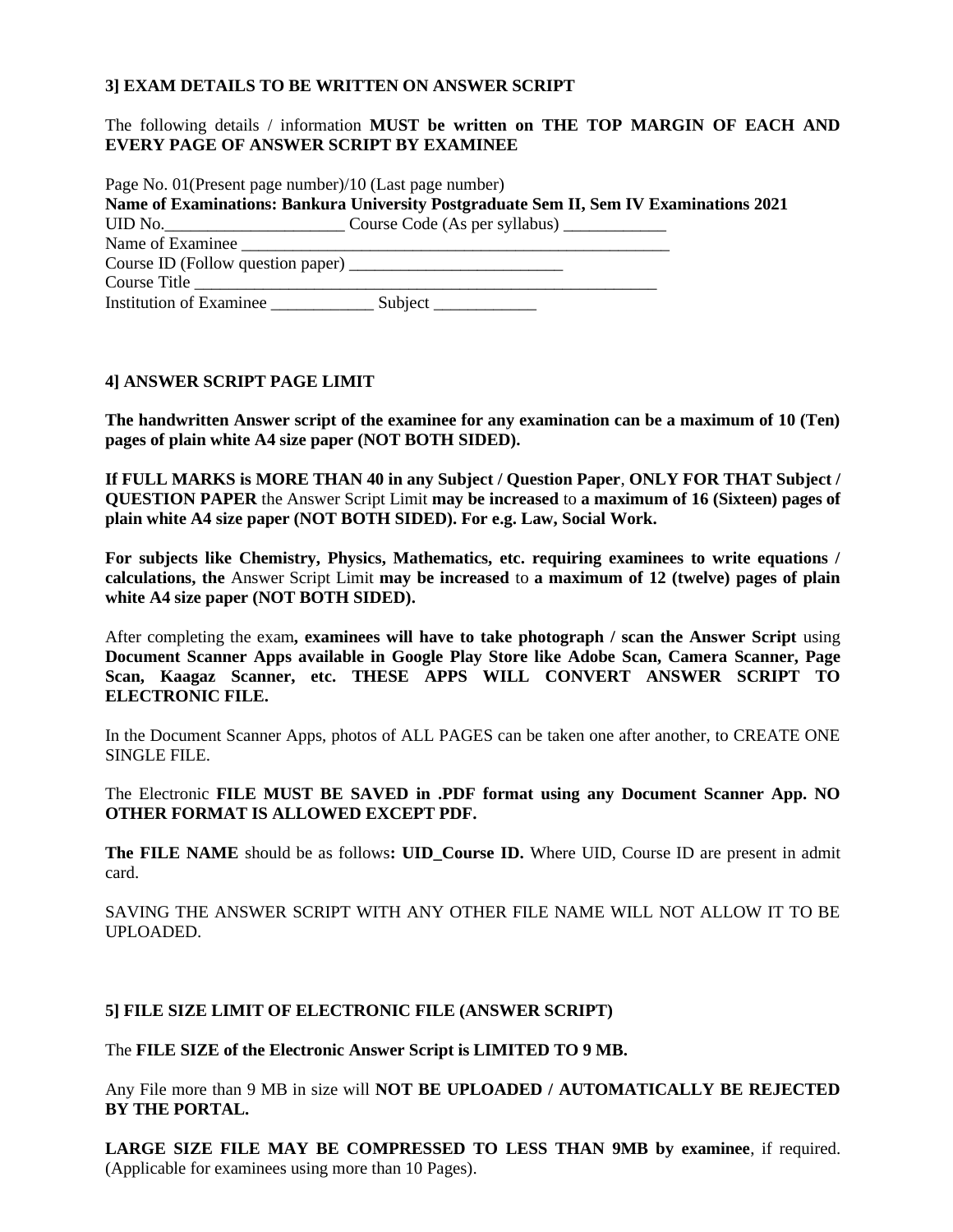### **6] SUBMISSION / UPLOAD OF ELECTRONIC FILE (ANSWER SCRIPT)**

Electronic Answer Script, as already notified, has to be uploaded / submitted **WITHIN 2 HOURS of end of examination** on the day of the examination.

A **Convenience Time of 02 hours** is being provided to examinees for converting Answer Script to Electronic File and uploading.

**Examinees can UPLOAD/SUBMIT their Electronic Answer Scripts by clicking the UPLOAD button in their account.**

**If still unable to UPLOAD, as a final resort, Examinees may use the Convenience Email address to submit the electronic answer script, but after permission from the HoD / TiC of university department concerned / PG college authority of the examinee. The authority must have to upload the answer scripts within the examination day of that respective paper.**

### **7] USE OF PORTAL ACCOUNT OF EXAMINEES:**

The portal account of all Examinees will have **BOTH DOWNLOAD option for download of Question Papers on day of exam** (30 minutes. Before Commencement of exam) & **UPLOAD option for upload of Electronic Answer Scripts** within 2 hours of end of examination on the day of examination. No Answer Scripts will be accepted for uploading after the stipulated time as mentioned earlier without any special issues. Electronic Answer Scripts are only being uploaded by the examinee, HoD / TiC of university department concerned, PG college authority of the examinee.

**All Questions Papers of examinee will be available for DOWNLOAD; Questions are also being available in the university website as well as to the Principal/HoDs/TiCs of the colleges and university departments.**

### **All Electronic Answer Scripts can be uploaded after clicking UPLOAD.**

Exam portal account Username is examinee's UID and Password.

Exam portal account Username and Password is also available with **HoD / TiC of university department concerned / PG college authority.**

### **NO EXAMINEE CAN WRITE ANY EXAMINATION IN THE PREMISES OF BANKURA UNIVERSITY / ANY PG COLLEGE.**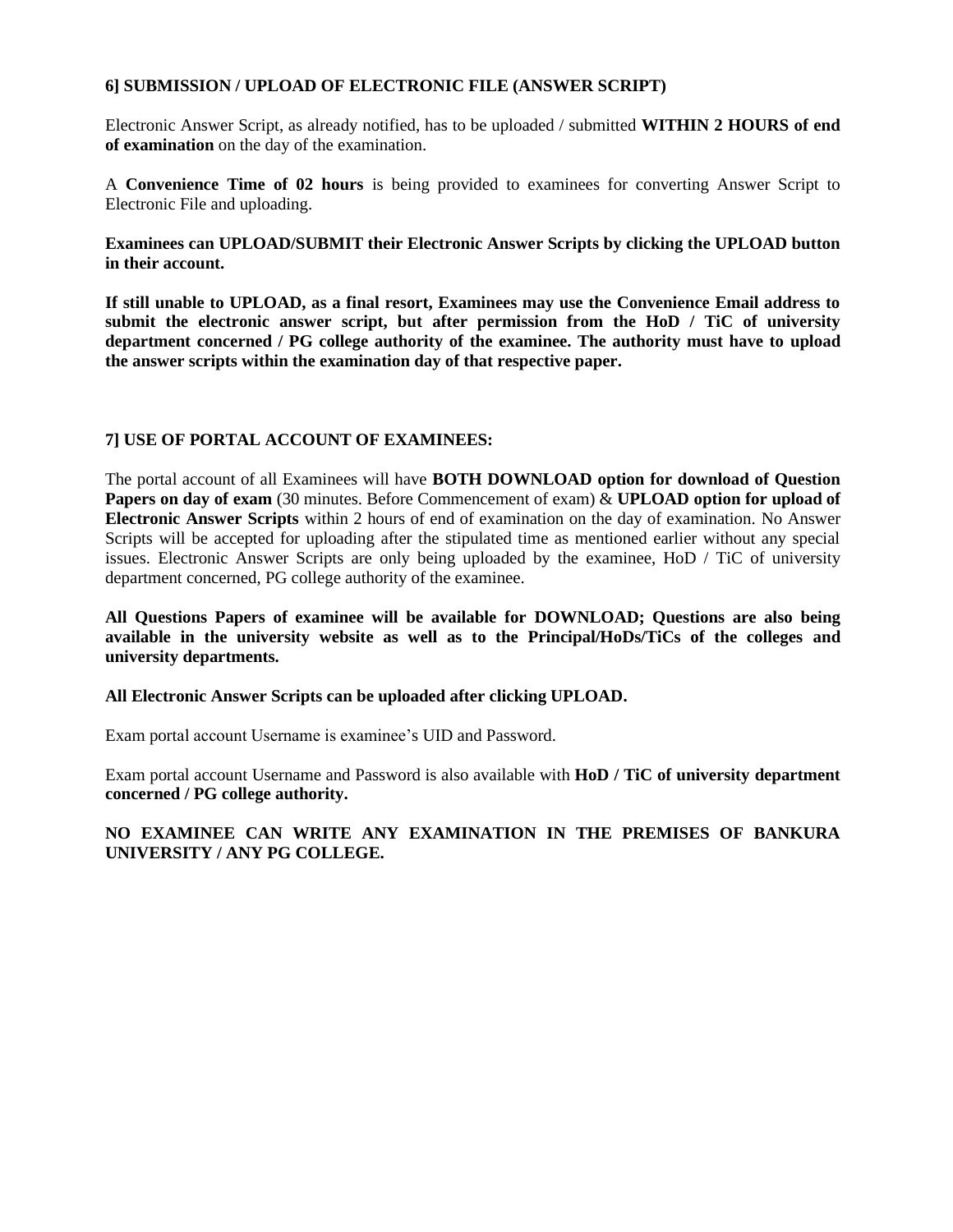## **Step by Step procedure for Online Examination**

**A. Steps to download questions from the examination online portal and uploading the answer scripts on the examination online portal by students.**

**Step 1** To download questions, please visit the link https://bkuresults01.com/oas/login/auth

**Step 2** Please Enter **"Username" "Password" and "Captcha"** to log-in to the portal.



**Step 3** Clicks on the **"Examination"** Section.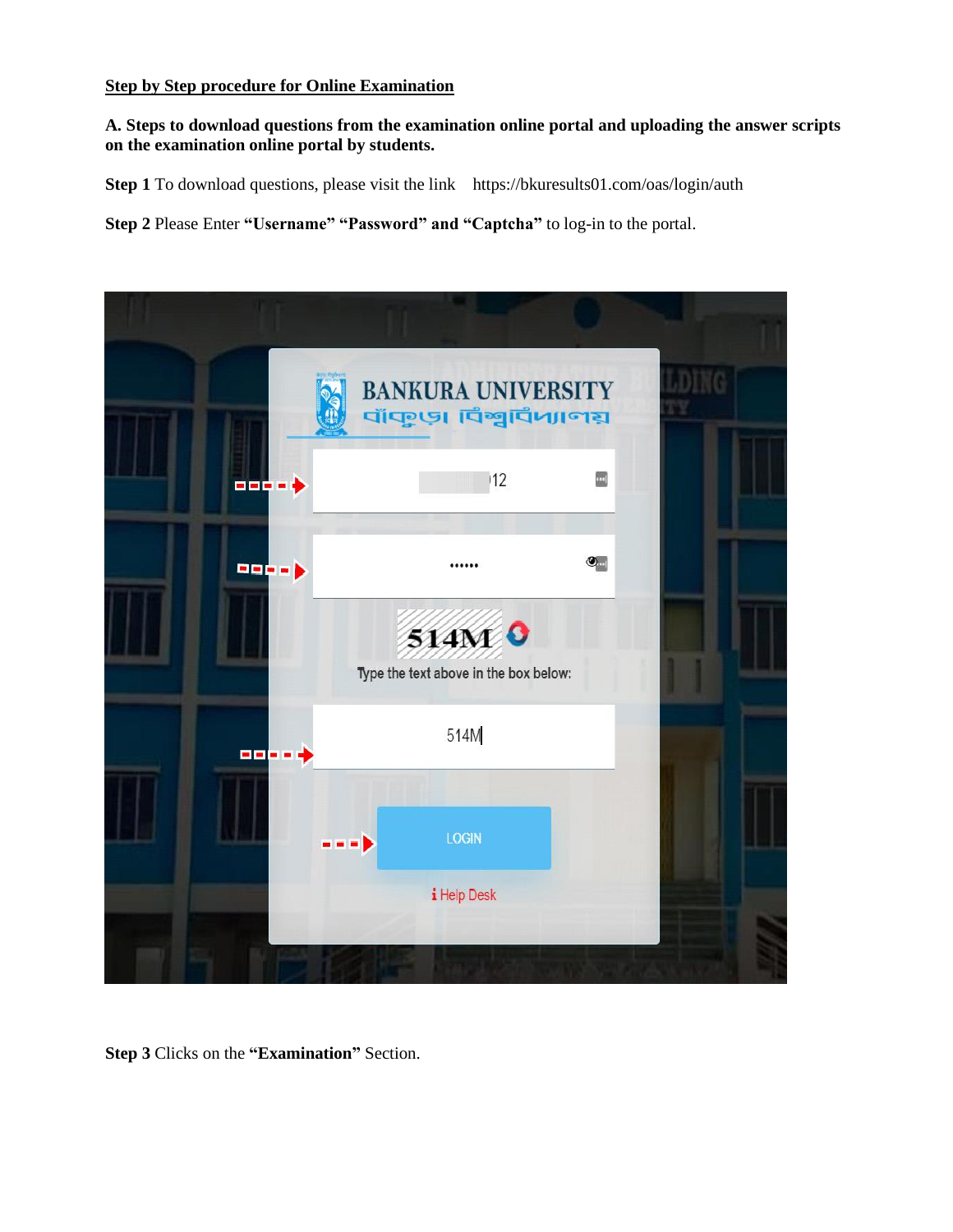

**Step 4** the questions download & Answer script upload webpage appears on the screen. Please check the exam date, exam time and then choose the appropriate question paper from the adjacent tab. Click on the download button to download the question paper.

| <b>BANKURA UNIVERSITY</b> |                                                                                   |  |
|---------------------------|-----------------------------------------------------------------------------------|--|
|                           | <b>EXAMINATION</b><br>the control of the control of the control of the control of |  |

Stream : ARTS(PG) Subject: BENGALI Semester: 2

| Course<br>Code | <b>Course Title</b>                                                            | Exam<br>Date        | <b>Exam Time</b>                  | Question<br>Paper            | <b>Answer Upload</b>                                                                         |
|----------------|--------------------------------------------------------------------------------|---------------------|-----------------------------------|------------------------------|----------------------------------------------------------------------------------------------|
| 20151          | UNISH SOTOKER ADHUNIK BANGLA KAVYA O KOBITA                                    | $27-07-$<br>2021    | 12.00 noon- 2.00<br>pm            | Download                     | 20011001018_BNG-201-C_BENGALI_1085_101_27-07-2021.pdf Uploaded At 2021-07-27<br>15:35:07.411 |
| 20152          | UNISH SOTOKER BANGLA NATOK                                                     | 10-08-<br>2021      | 12.00 noon- 2.00<br>pm            | Coming up                    |                                                                                              |
| 20153          | UNISH SOTOKER BANGLA KOTHA SAHITYO                                             | $12 - 08 -$<br>2021 | 12.00 noon- 2.00<br>pm            | Coming up                    |                                                                                              |
| 20154          | BANGLAR SANSKRITI                                                              | $14 - 08 -$<br>2021 | 12.00 noon- 2.00<br>pm            | Coming up                    | <b>Upload Answer Sheet From Here</b>                                                         |
| 20155          | UNISH SATAKAR BANGLA SAHITYOER ARTHO- SAMAZIK- RAJNITIK-<br>DHORMIYO POTOBHUMI | $16 - 08 -$<br>2021 | 12.00 noon- 2.00<br>pm            | Coming up                    |                                                                                              |
| 20156          | Value Education and Human Rights                                               | $29-07-$<br>2021    | 12.00 noon- 1.00<br>pm            | ,,,,,,,,,,,,<br>Download<br> | Choose File No file chosen<br>Submit                                                         |
|                |                                                                                |                     | Download Question Paper From Here |                              |                                                                                              |

Copyrights © 2021 Bankura University All rights reserved.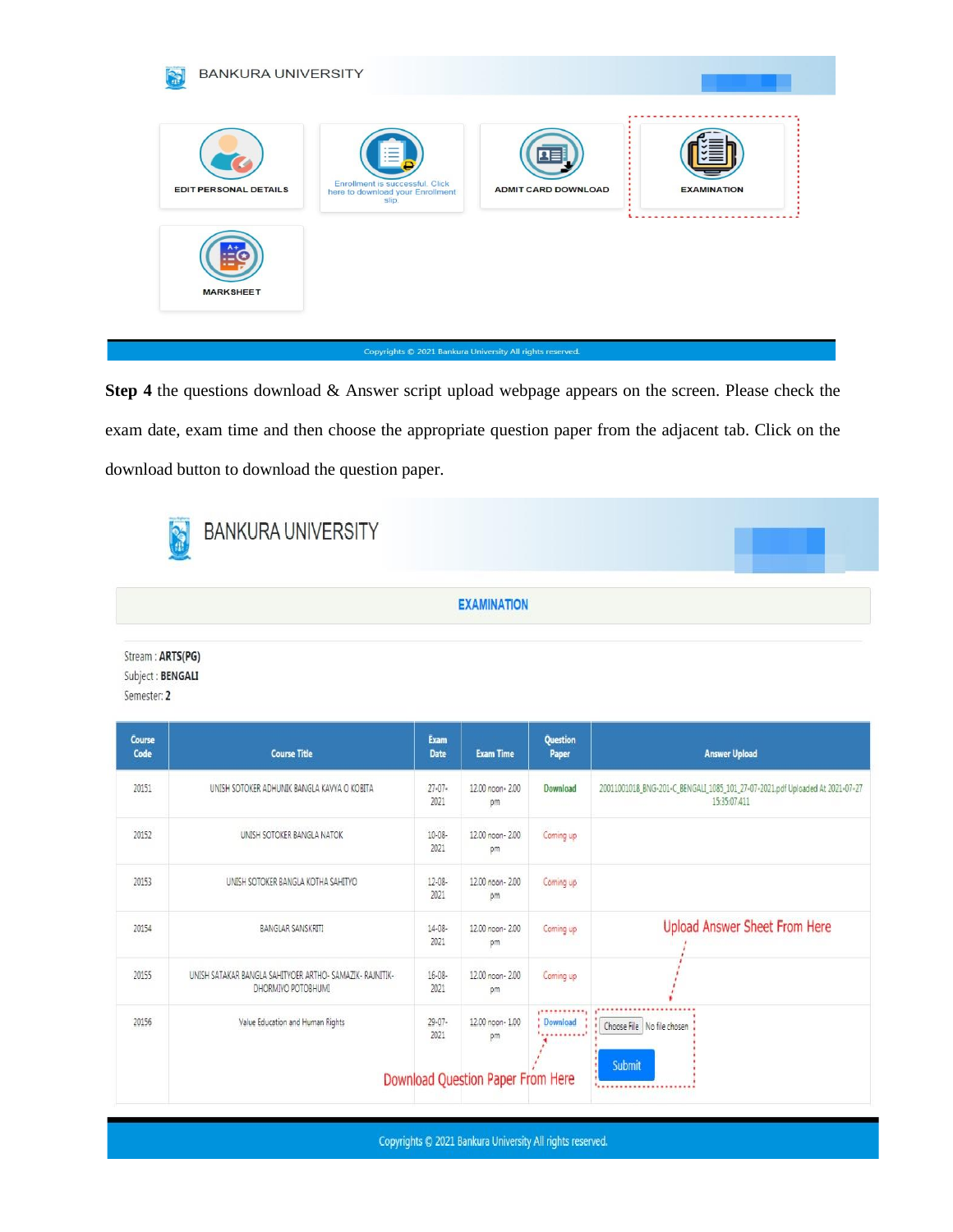**Step 5** Click on blue 'download'. Green mark (Download) Question Paper is from previous exams which are closed now. Blue mark (Download) Question Paper is exams being currently held. Next, subsequent exams are marked in Red (Coming up).

**Step 6** To Upload Answer Sheet. Please log-in to **URL -** https://bkuresults01.com/oas/login/auth

**Step 7** Please Enter **"Username" "Password" and "Captcha"** for log-in to the portal.



**Step 8** Clicks on the **"Examination"** Section.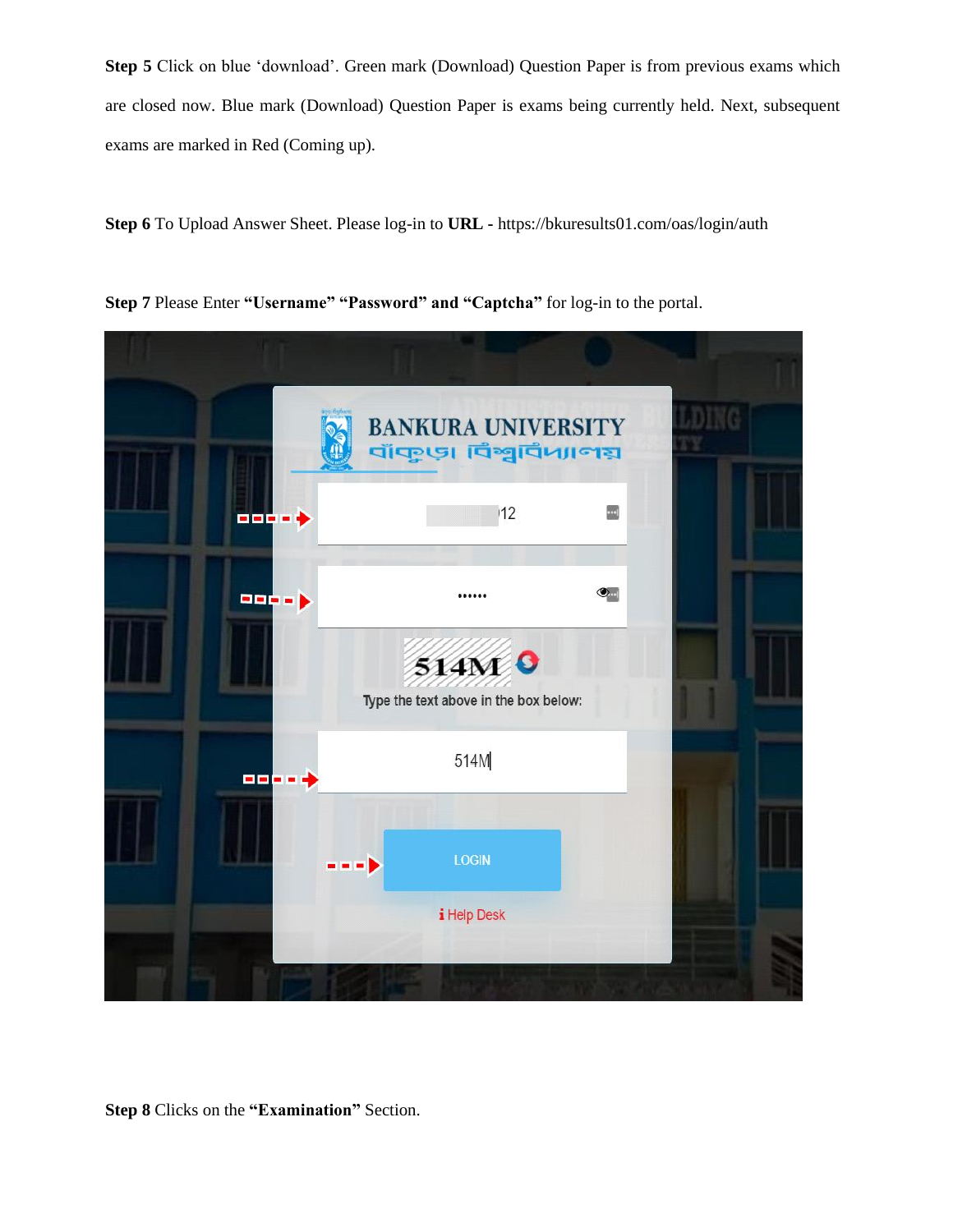

Step 9 The questions download & Answer script upload webpage appears on the screen.

| <b>BANKURA UNIVERSITY</b> |                    |  |
|---------------------------|--------------------|--|
|                           | <b>EXAMINATION</b> |  |

Stream : ARTS(PG) Subject: BENGALI

Semester: 2

| Course<br>Code | <b>Course Title</b>                                                            | Exam<br><b>Date</b> | <b>Exam Time</b>                  | Question<br>Paper               | <b>Answer Upload</b>                                                                         |
|----------------|--------------------------------------------------------------------------------|---------------------|-----------------------------------|---------------------------------|----------------------------------------------------------------------------------------------|
| 20151          | UNISH SOTOKER ADHUNIK BANGLA KAVYA O KOBITA                                    | $27-07-$<br>2021    | 12.00 noon- 2.00<br>pm            | Download                        | 20011001018_BNG-201-C_BENGALI_1085_101_27-07-2021.pdf Uploaded At 2021-07-27<br>15:35:07.411 |
| 20152          | UNISH SOTOKER BANGLA NATOK                                                     | 10-08-<br>2021      | 12.00 noon- 2.00<br>pm            | Coming up                       |                                                                                              |
| 20153          | UNISH SOTOKER BANGLA KOTHA SAHITYO                                             | $12 - 08 -$<br>2021 | 12.00 noon- 2.00<br>pm            | Coming up                       |                                                                                              |
| 20154          | BANGLAR SANSKRITI                                                              | $14-08-$<br>2021    | 12.00 noon- 2.00<br>pm            | Coming up                       | <b>Upload Answer Sheet From Here</b>                                                         |
| 20155          | UNISH SATAKAR BANGLA SAHITYOER ARTHO- SAMAZIK- RAJNITIK-<br>DHORMIYO POTOBHUMI | $16 - 08 -$<br>2021 | 12.00 noon- 2.00<br>pm            | Coming up                       |                                                                                              |
| 20156          | Value Education and Human Rights                                               | $29-07-$<br>2021    | 12.00 noon- 1.00<br>pm            | ,,,,,,,,,,,,<br><b>Download</b> | ,,,,,,,,,,,,,,,,,,,,,,,<br>Choose File No file chosen                                        |
|                |                                                                                |                     | Download Question Paper From Here |                                 | Submit<br><u> '</u>                                                                          |

Copyrights C 2021 Bankura University All rights reserved.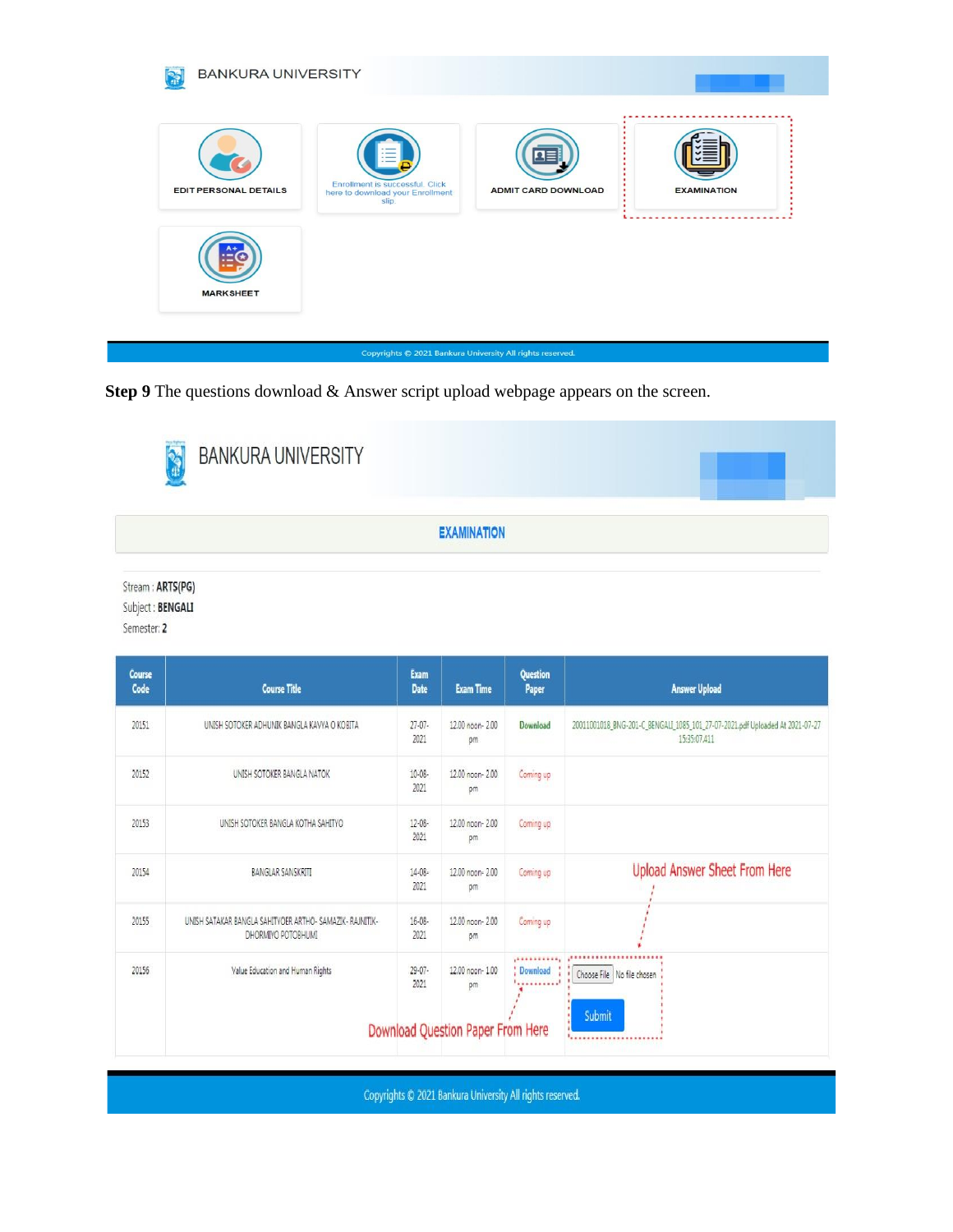**Step 10** In the following screen, students need to upload the solved answer sheet in PDF format. Please use the **"Choose File"** as the option to locate the answer sheet and upload the same. Once finished uploading, please click on the Submit button. Then the following message will be shown. Presses ok if you have uploaded the right file otherwise repeat it.



**Step 11** After successfully upload the answer script, Kindly visit the uploaded file from the red marked section. Press "click here" to visit the uploaded pdf file. If it is ok then leave it otherwise upload the right answer script by following the previous step.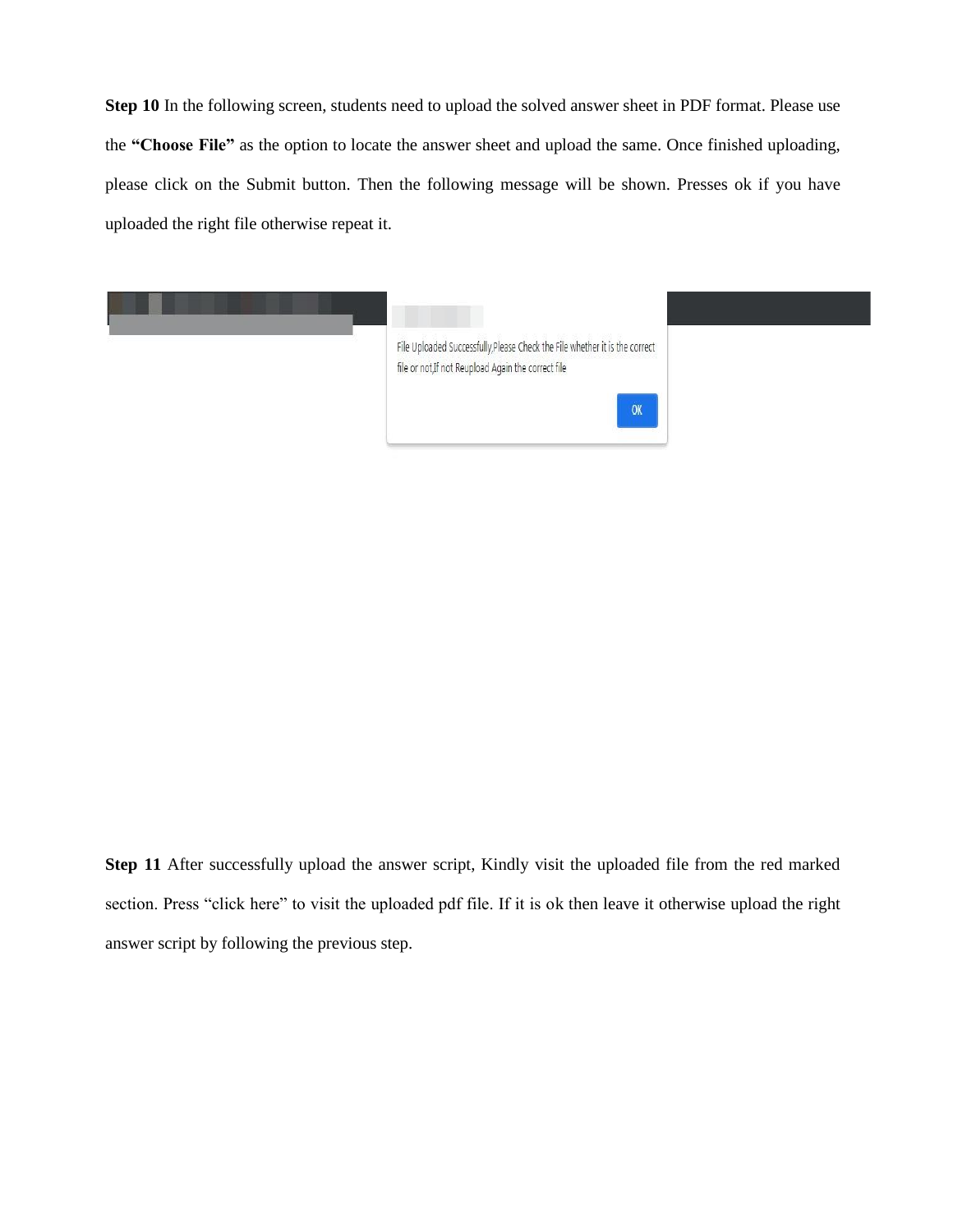

### **EXAMINATION**

Stream: ARTS(PG)

Subject: BENGALI

Semester: 2

| Course<br>Code | <b>Course Title</b>                                                            | Exam<br><b>Date</b> | <b>Exam Time</b>       | <b>Question</b><br>Paper | <b>Answer Upload</b>                                                                                     |
|----------------|--------------------------------------------------------------------------------|---------------------|------------------------|--------------------------|----------------------------------------------------------------------------------------------------------|
| 20151          | UNISH SOTOKER ADHUNIK BANGLA KAVYA O KOBITA                                    | $27-07-$<br>2021    | 12.00 noon- 2.00<br>pm | Download                 | 20011001018_BNG-201-C_BENGALI_1085_101_27-07-2021.pdf Uploaded At 2021-07-27<br>15:35:07.411             |
| 20152          | UNISH SOTOKER BANGLA NATOK                                                     | 10-08-<br>2021      | 12.00 noon- 2.00<br>pm | Coming up                |                                                                                                          |
| 20153          | UNISH SOTOKER BANGLA KOTHA SAHITYO                                             | $12 - 08 -$<br>2021 | 12.00 noon- 2.00<br>pm | Coming up                |                                                                                                          |
| 20154          | <b>BANGLAR SANSKRITI</b>                                                       | $14 - 08 -$<br>2021 | 12.00 noon- 2.00<br>pm | Coming up                | Check the Uploaded File From Here                                                                        |
| 20155          | UNISH SATAKAR BANGLA SAHITYOER ARTHO- SAMAZIK- RAJNITIK-<br>DHORMIYO POTOBHUMI | $16 - 08 -$<br>2021 | 12.00 noon- 2.00<br>pm | Coming up                |                                                                                                          |
| 20156          | Value Education and Human Rights                                               | $29 - 07 -$<br>2021 | 12.00 noon- 1.00<br>pm | Download                 | Choose File   No file chosen<br>Submit<br>Already Uploaded on 2021-07-29 11:48:40.586<br>xClick Here<br> |

Copyrights @ 2021 Bankura University All rights reserved.

# **B. Simple Steps to uploading the answer scripts on portal by Principals, HoDs, TiCs**

**Step 1** After the logged in as Principals, HoDs, TiCs, kindly click on the **"PG view upload answer sheet"**  Section and upload the student answer script. The next two screens are representing the entire process.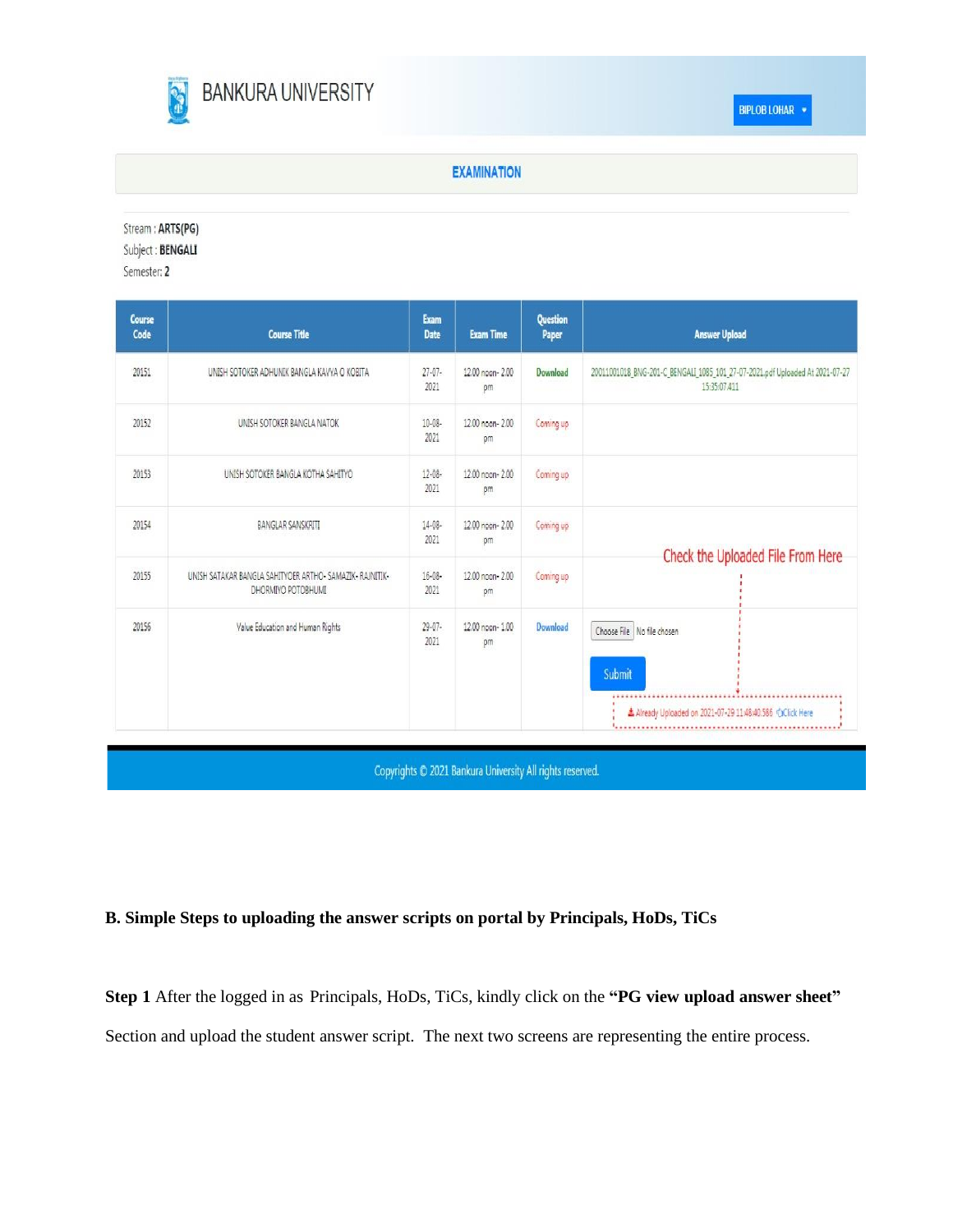

| <b>DASHBOARD</b> |                | MASTER - REPORT - |                                    |                     |                                   |  |
|------------------|----------------|-------------------|------------------------------------|---------------------|-----------------------------------|--|
|                  |                |                   | <b>VIEW/UPLOAD ANSWER SHEET</b>    |                     |                                   |  |
|                  |                |                   |                                    |                     |                                   |  |
|                  | $\overline{2}$ | BNG/202/C         | UNISH SOTOKER BANGLA NATOK         | $10 - 08 -$<br>2021 | 12.00 noon-<br>2.00 pm            |  |
|                  | $\overline{2}$ | BNG/203/C         | UNISH SOTOKER BANGLA KOTHA SAHITYO | $12 - 08 -$<br>2021 | 12.00 noon-<br>$200 \, \text{nm}$ |  |

|                |                  |                                                                                | ----                | ---------              |                                                           |               |
|----------------|------------------|--------------------------------------------------------------------------------|---------------------|------------------------|-----------------------------------------------------------|---------------|
| $\overline{2}$ | BNG/203/C        | UNISH SOTOKER BANGLA KOTHA SAHITYO                                             | $12 - 08 -$<br>2021 | 12.00 noon-<br>2.00 pm |                                                           |               |
| $\overline{c}$ | <b>BNG/204/C</b> | <b>BANGLAR SANSKRITI</b>                                                       | $14 - 08 -$<br>2021 | 12.00 noon-<br>2.00 pm |                                                           |               |
| $\overline{2}$ | BNG/205/C        | UNISH SATAKAR BANGLA SAHITYOER ARTHO-<br>SAMAZIK- RAJNITIK- DHORMIYO POTOBHUMI | $16 - 08 -$<br>2021 | 12.00 noon-<br>2.00 pm |                                                           |               |
| $\overline{c}$ | 206/EF           | Value Education and Human Rights                                               | $29 - 07 -$<br>2021 | 12.00 noon-<br>1.00 pm | Choose File No file chosen                                | <b>Update</b> |
| $\overline{2}$ | BNG/201/C        | UNISH SOTOKER ADHUNIK BANGLA KAVYA O<br>KOBITA                                 | $27 - 07 -$<br>2021 | 12.00 noon-<br>2.00 pm | 20011001020_BNG-201-C_BENGALI_1085_101_27-<br>07-2021.pdf | Download      |
|                |                  |                                                                                |                     |                        |                                                           |               |